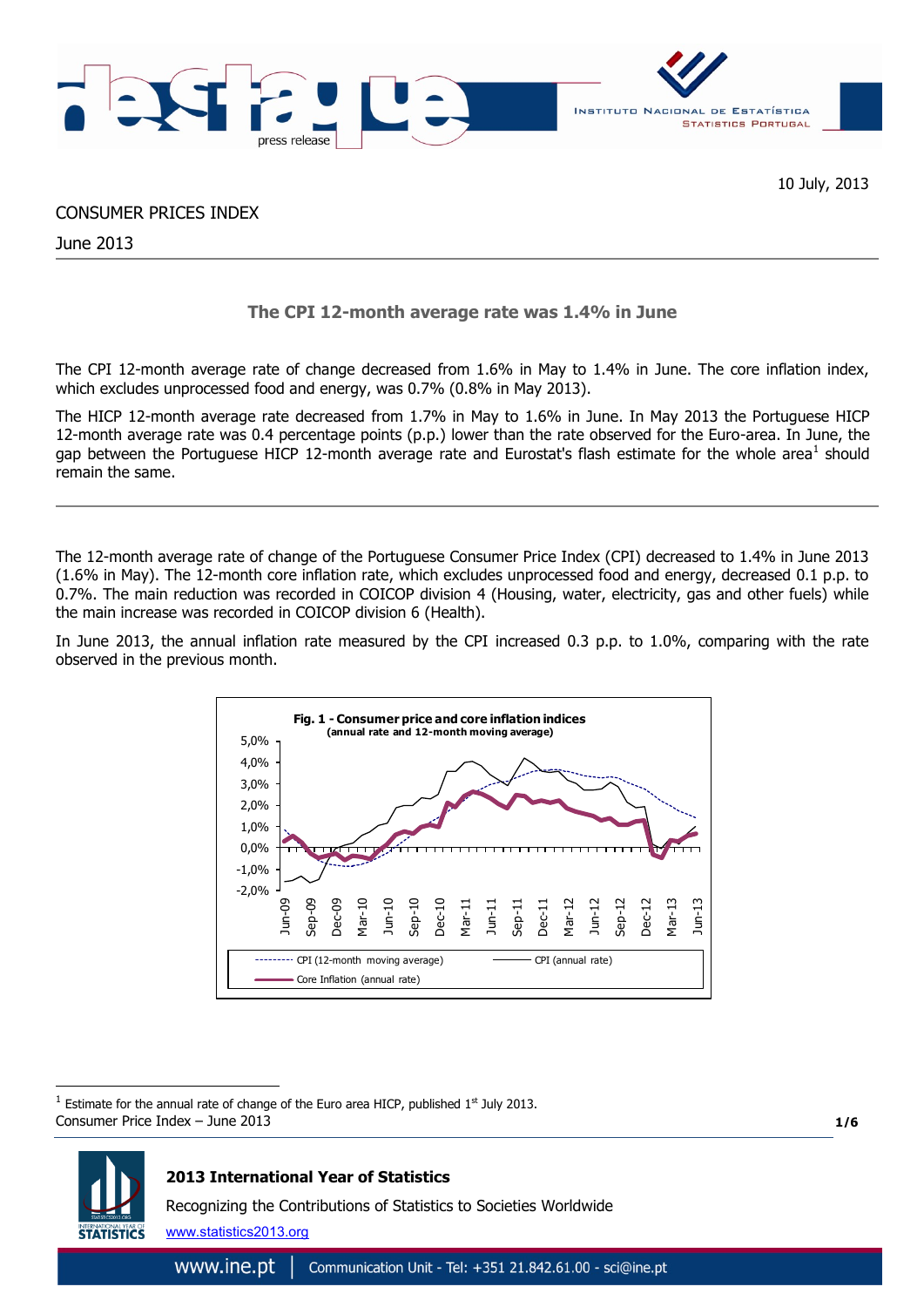

The largest upward pressure on the overall annual rate of change came from changes in prices of COICOP division 1 (Food and non-alcoholic beverages).

The annual core inflation rate, measured by the CPI excluding energy and unprocessed food products, moved from 0.5% in May to 0.6% in June.

In June, the CPI monthly rate was 0.1% (0.2% in May 2013 and -0.2% in June 2012). The largest upward pressure came from changes in prices of COICOP division 7 (Transports). On the contrary, the largest downward contribution came from changes in prices of COICOP division 3 (Clothing and Footwear).

In June 2013, the HICP 12-month average rate decreased to 1.6% (1.7% in May 2013).

In May 2013 the Portuguese HICP 12-month average rate was 0.4 p.p. lower than the rate observed for the Euroarea. In June, the gap between the Portuguese HICP 12-month average rate and Eurostat's flash estimate for the whole area<sup>2</sup> is estimated to remain the same.

The HICP annual rate of change increased to 1.2% (0.9% in May 2013). The HICP monthly rate of change was 0.1% (0.2% and -0.2% respectively in the previous month and in June 2012). In May 2013 the annual rate of change of the Euro area was higher than the annual rate of change of the Portuguese HICP by 0.5 p.p. That difference is estimated to have decreased to 0.4 p.p. in June 2013.



### **Housing Rents**

<u>.</u>

In June 2013, compared with May 2013, the average value of rents by net area for the whole country decreased 0.1%.

The most relevant decreases were registered in the Norte region (-0.3%) and in the Centro and Algarve regions (-0.1%). The only increase was registered in the Autonomous Region of Azores where the value of rents by net area increased 0.1%.

Consumer Price Index – June 2013 **2/6** <sup>2</sup> Estimate for the annual rate of change of the Euro area HICP, published  $1<sup>st</sup>$  July 2013.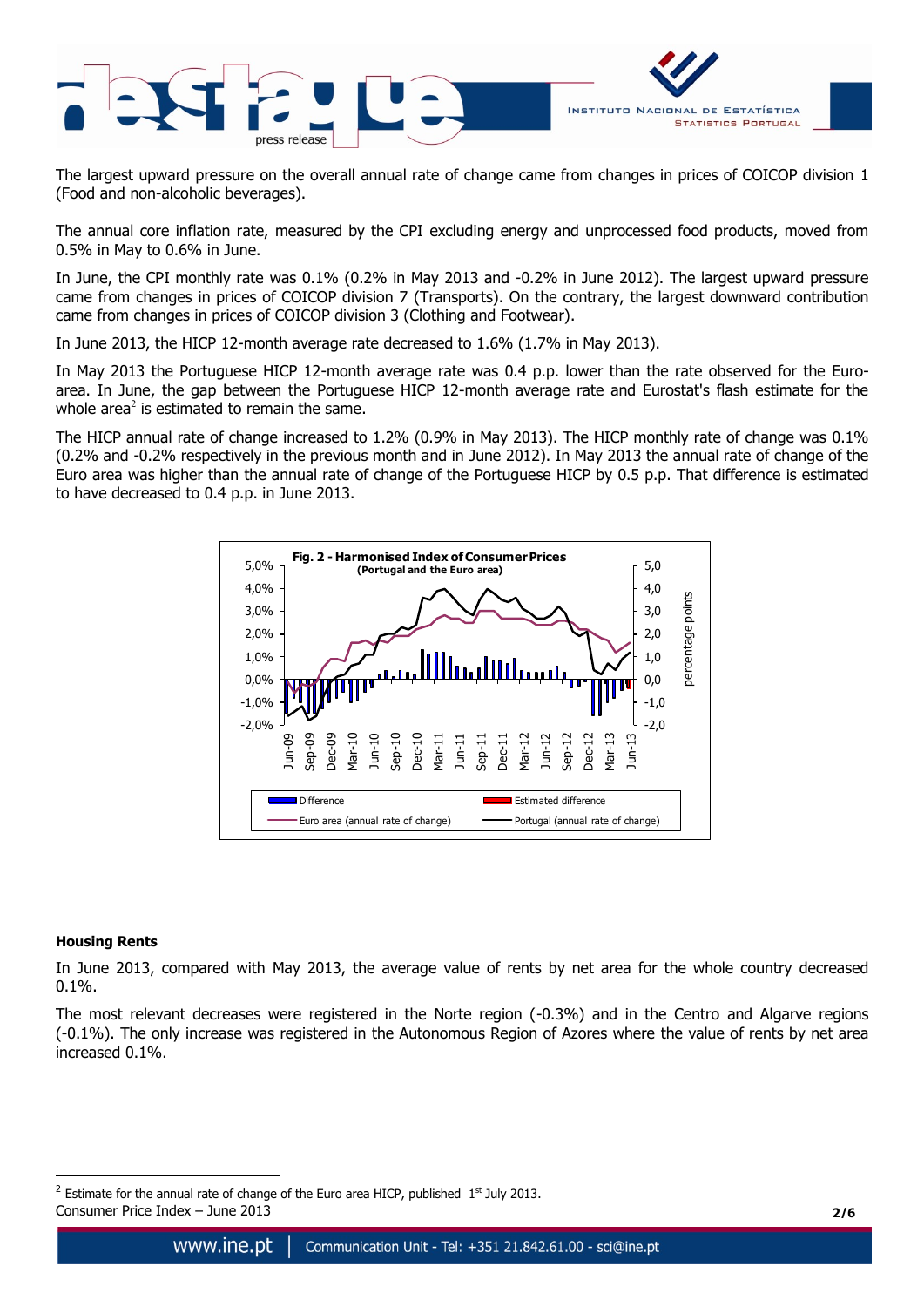



### **Consumer Price Index**

The Consumer Price Index (CPI) measures the change over time of the prices of a certain basket of goods and services bought by a "typical" consumer. The CPI has been designed to capture price changes and not to measure price levels. The CPI 2012=100 weighting structure and the sample of goods and services included in the basket are a result of the combination of three fundamental sources of information recently made available: the 2011 Census, the Household Expenditure Survey 2010/2011 and the final 2010 and preliminary 2011 results of the Portuguese National Accounts. Administrative data at a more detailed level is also used.

From 2013 onwards the CPI will be updated every year in a more effective way with the most recent information on prices and quantities.

The CPI is compiled through the aggregation of seven regional price indexes and the goods and services included in the index are grouped according to the COICOP classification.

## **Table 1: CPI - COICOP<sup>1</sup> Divisions**

| 01 | Food and non-alcoholic beverages                                      | 07 | Transports                       |
|----|-----------------------------------------------------------------------|----|----------------------------------|
| 02 | Alcoholic beverages and tobacco                                       | 08 | Communications                   |
| 03 | Clothing and footwear                                                 | 09 | Recreation and culture           |
| 04 | Housing, water, electricity, gas and other fuels                      | 10 | Education                        |
| 05 | Furnishings, household equipment and routine maintenance of the house | 11 | Restaurants and hotels           |
| 06 | Health                                                                | 12 | Miscellaneous goods and services |

 $1$ COICOP: Classification Of Individual Consumption by Purpose

#### **Monthly rate**

The monthly rate is the change in the index of a certain month compared with the index of the previous month expressed as a percentage. Although up-to-date, this measure can be affected by seasonal and other effects.

#### **Annual rate**

The annual rate is the change in the index of a certain month compared with the index of the same month in the previous year expressed as a percentage. In the presence of a stable seasonal pattern, seasonal effects do not influence this measure.

#### **12-month average rate**

The 12-month average rate is the change in the average index of one year compared with the average index of the previous year expressed as a percentage. This moving average is less sensitive to transient changes in prices.

### **Core inflation index (all items CPI excluding unprocessed food and energy products)**

The core inflation index is compiled by excluding the prices of unprocessed food and energy products from the all items CPI. The primary objective of this index is to capture the underlying inflation pressures in the economy.

### **Harmonised Index of Consumer Prices**

The Harmonised Index of Consumer Prices (HICP) is compiled in each member state of the European Union for the purposes of inflation comparisons across EU countries, as required by the Treaty on European Union<sup>1</sup>. This index plays an important role as a guideline for the achievement of the European System of Central Banks primary objective: price stability. In 1998, the European Central Bank adopted the HICP as "the most appropriate price measure" for its definition of price stability in the Euro area<sup>2</sup>.

The current HICP (2005 = 100) is produced in each Member State following a harmonized methodology developed by experts in the field of price statistics, under the Eurostat's "Price Statistics Working Group". From the methodological point of view, there are no major differences between the HICP and CPI. However, the different scope of coverage leads to differences in the weighting structure, mainly in Restaurants and hotels. This is mostly an effect of the inclusion of non-residents expenditure ("tourists") in the HICP and the corresponding exclusion from the CPI.

Additional information on the methodology of the HICP can be found on the Eurostat website at [http://epp.eurostat.ec.europa.eu/portal/page/portal/hicp/introduction.](http://epp.eurostat.ec.europa.eu/portal/page/portal/hicp/introduction)

- 1 Article 109j and protocol on the convergence criteria referred to in that article.
- 2 "A stability oriented monetary policy strategy for the ESCB". ECB press notice released on 13 October 1998.

Consumer Price Index – June 2013 **3/6**

 $\overline{\phantom{a}}$  , where  $\overline{\phantom{a}}$  , where  $\overline{\phantom{a}}$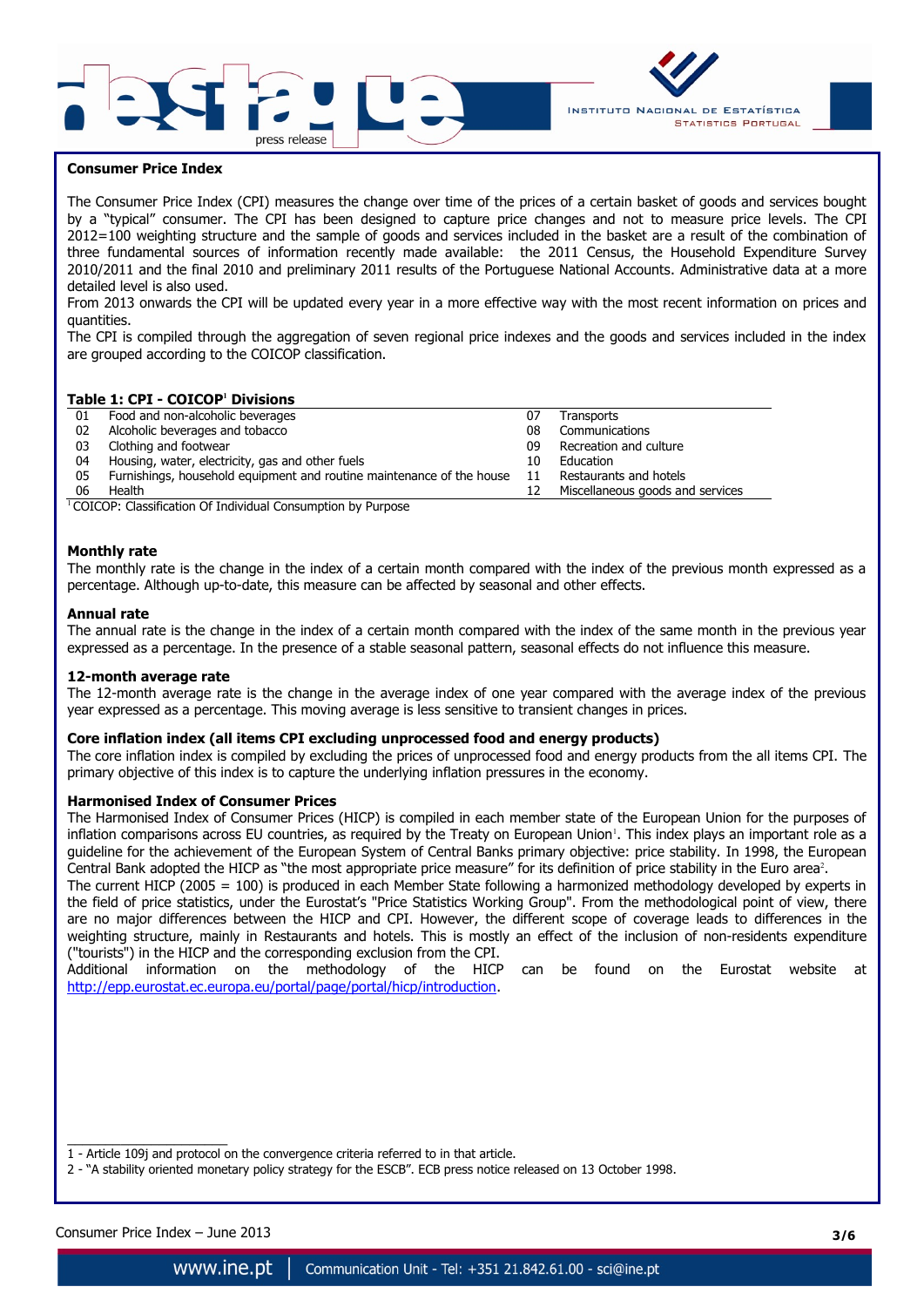



# **Table 2: CPI and HICP 2013 weighting structure**

|    | $COICOP1$ divisions                                                   | <b>CPI</b> | <b>HICP</b> |
|----|-----------------------------------------------------------------------|------------|-------------|
| 01 | Food and non-alcoholic beverages                                      | 196,1      | 191,1       |
| 02 | Alcoholic beverages and tobacco                                       | 35,8       | 35,4        |
| 03 | Clothing and footwear                                                 | 66,6       | 66,2        |
| 04 | Housing, water, electricity, gas and other fuels                      | 92,9       | 89,6        |
| 05 | Furnishings, household equipment and routine maintenance of the house | 63,8       | 62,5        |
| 06 | Health                                                                | 70,2       | 65,1        |
| 07 | Transport                                                             | 143,4      | 144,7       |
| 08 | Communication                                                         | 36,9       | 35,9        |
| 09 | Recreation and culture                                                | 78,6       | 68,5        |
| 10 | Education                                                             | 15,6       | 15,2        |
| 11 | Restaurants and hotels                                                | 94,9       | 123,0       |
| 12 | Miscellaneous goods and services                                      | 105,2      | 102,7       |
| 00 | All items                                                             | 1000.0     | 1000.0      |

<sup>1</sup> COICOP: Classification Of Individual Consumption by Purpose.

### **Presentation of data and rounding rules**

With the release of the January 2013 CPI indices are published with base 100 in the year 2012. Due to rounding procedures, those indices may not reproduce exactly the published rates of change. However, one should bear in mind that the published rates keep unchanged.

In this press release the descriptive analysis is based on rounded values to one decimal.

Consumer Price Index – June 2013 **4/6**

Communication Unit - Tel: +351 21.842.61.00 - sci@ine.pt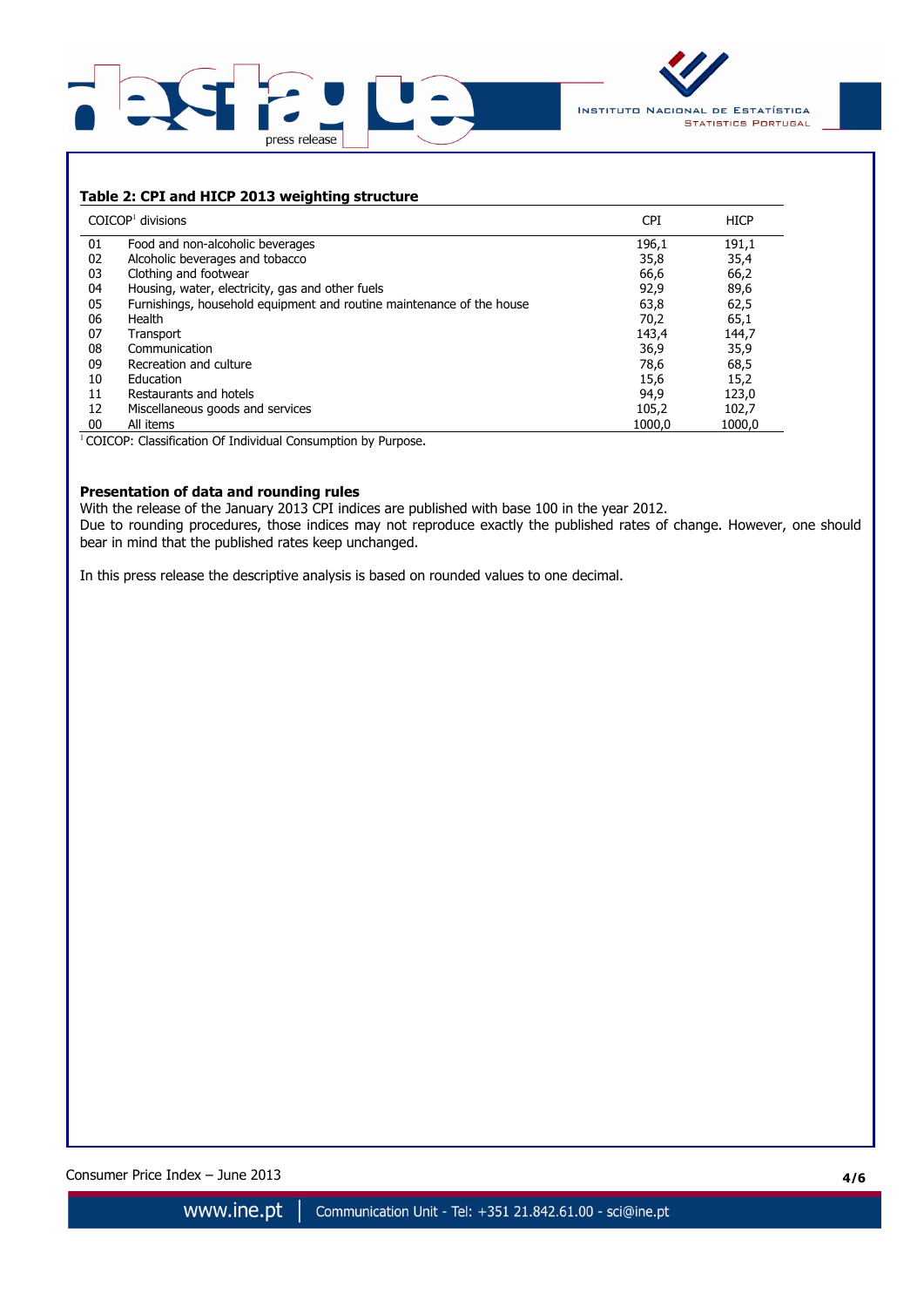

|                 | All-<br>Index divisions <sup>(1)</sup><br><b>items</b> |                                                                  |                                                                    |       |         |                 |         |         |         |      |      |         |            |  |  |
|-----------------|--------------------------------------------------------|------------------------------------------------------------------|--------------------------------------------------------------------|-------|---------|-----------------|---------|---------|---------|------|------|---------|------------|--|--|
|                 |                                                        |                                                                  |                                                                    |       |         |                 |         |         |         |      |      |         | <b>CPI</b> |  |  |
|                 | 01                                                     | 07<br>02<br>03<br>04<br>05<br>06<br>08<br>09<br>10<br>11<br>$12$ |                                                                    |       |         |                 |         |         |         |      |      |         |            |  |  |
|                 | Annual average rate                                    |                                                                  |                                                                    |       |         |                 |         |         |         |      |      |         |            |  |  |
| 2010            | $-0.24$                                                | 4.40                                                             | $-1.66$                                                            | 4.43  | 1.60    | $-1.35$         | 4.55    | $-1.95$ | $-0.19$ | 2.77 | 1.23 | 0.53    | 1.40       |  |  |
| 2011            | 2.10                                                   | 7.94                                                             | $-3.93$                                                            | 6.66  | 1.17    | 4.46            | 8.90    | 2.99    | 0.96    | 2.05 | 1.41 | 1.79    | 3.65       |  |  |
| 2012            | 3.20                                                   | 4.74                                                             | $-5.24$                                                            | 8.72  | $-0.47$ | 0.35            | 3.27    | 0.46    | 0.91    | 1.50 | 4.47 | 1.11    | 2.77       |  |  |
|                 | Annual rate                                            |                                                                  |                                                                    |       |         |                 |         |         |         |      |      |         |            |  |  |
| 2011 June       | 1.64                                                   | 9.71                                                             | $-2.55$                                                            | 5.31  | 1.39    | 2.61            | 8.72    | 3.29    | 1.31    | 2.18 | 1.32 | 2.01    | 3.41       |  |  |
| July            | 1.71                                                   | 8.87                                                             | $-6.93$                                                            | 4.78  | 1.66    | 4.64            | 8.03    | 2.52    | 0.86    | 2.17 | 1.05 | 2.14    | 3.15       |  |  |
| August          | 1.37                                                   | 8.01                                                             | $-11.96$                                                           | 4.80  | 1.37    | 4.49            | 8.56    | 2.51    | 0.50    | 2.23 | 1.03 | 2.09    | 2.91       |  |  |
| September       | 1.82                                                   | 7.34                                                             | $-1.71$                                                            | 4.71  | 1.43    | 5.81            | 9.21    | 2.39    | $-0.15$ | 2.13 | 1.25 | 2.02    | 3.55       |  |  |
| October         | 2.18                                                   | 7.24                                                             | $-1.51$                                                            | 10.70 | 1.39    | 5.94            | 8.98    | 2.12    | $-0.16$ | 1.82 | 0.95 | 1.79    | 4.20       |  |  |
| November        | 2.06                                                   | 6.50                                                             | $-1.52$                                                            | 10.55 | 1.23    | 5.49            | 8.19    | 2.14    | $-0.20$ | 1.74 | 1.03 | 1.39    | 3.93       |  |  |
| December        | 2.20                                                   | 5.59                                                             | $-3.80$                                                            | 9.90  | 0.97    | 7.46            | 6.06    | 2.23    | 0.50    | 1.74 | 1.20 | 1.52    | 3.61       |  |  |
|                 |                                                        |                                                                  |                                                                    |       |         |                 |         |         |         |      |      |         |            |  |  |
| 2012 January    | 3.32                                                   | 4.48                                                             | $-3.59$                                                            | 9.57  | $-0.03$ | 5.85            | 4.50    | 0.34    | $-0.41$ | 1.63 | 3.36 | 1.70    | 3.51       |  |  |
| February        | 3.44                                                   | 2.45                                                             | $-2.73$                                                            | 9.61  | $-0.39$ | 4.19            | 5.14    | 0.12    | 0.45    | 1.60 | 4.01 | 1.75    | 3.60       |  |  |
| March           | 2.92                                                   | 4.43                                                             | $-5.97$                                                            | 9.77  | $-0.34$ | 3.47            | 4.70    | 0.31    | $-0.14$ | 1.58 | 3.79 | 1.29    | 3.15       |  |  |
| April           | 2.83                                                   | 4.81                                                             | $-5.89$                                                            | 9.90  | $-0.25$ | 2.41            | 3.69    | 0.25    | 0.44    | 1.56 | 4.27 | 1.44    | 3.01       |  |  |
| May             | 2.64                                                   | 4.89                                                             | $-5.47$                                                            | 10.04 | $-0.22$ | 0.67            | 2.72    | $-0.07$ | $-0.04$ | 1.55 | 4.65 | 1.41    | 2.70       |  |  |
| June            | 3.34                                                   | 4.72                                                             | $-5.31$                                                            | 10.04 | $-0.60$ | $-0.15$         | 2.31    | 0.73    | 0.50    | 1.52 | 4.62 | 1.27    | 2.71       |  |  |
| July            | 4.04                                                   | 5.78                                                             | $-5.00$                                                            | 10.35 | $-0.80$ | $-2.06$         | 2.10    | 0.47    | 0.89    | 1.52 | 4.98 | 0.85    | 2.77       |  |  |
| August          | 3.27                                                   | 5.22                                                             | $-4.30$                                                            | 10.47 | $-0.55$ | $-2.03$         | 3.84    | 0.50    | 1.33    | 1.42 | 5.08 | 1.04    | 3.08       |  |  |
| September       | 2.93                                                   | 5.14<br>$-7.35$<br>10.85                                         |                                                                    |       | $-0.75$ | $-1.80$         | 3.78    | 0.67    | 2.17    | 1.48 | 4.87 | 0.94    | 2.88       |  |  |
| October         | 3.18                                                   | 5.18                                                             | $-5.79$                                                            | 4.88  | $-0.62$ | $-2.23$         | 3.27    | 0.69    | 1.87    | 1.33 | 4.76 | 0.60    | 2.13       |  |  |
| November        | 3.29                                                   | 4.92                                                             | $-5.59$                                                            | 4.81  | $-0.65$ | $-2.00$         | 1.64    | 0.69    | 2.05    | 1.43 | 4.72 | 0.67    | 1.89       |  |  |
| December        | 3.21                                                   | 4.79                                                             | $-4.84$                                                            | 5.02  | $-0.45$ | $-1.77$         | 1.67    | 0.78    | 1.81    | 1.42 | 4.53 | 0.36    | 1.92       |  |  |
| 2013 January    | 2.29                                                   | 5.00                                                             | $-5.19$                                                            | 3.60  | $-0.41$ | $-3.01$         | $-1.42$ | $-1.45$ | 2.08    | 1.44 | 2.15 | $-0.36$ | 0.17       |  |  |
| February        | 2.00                                                   | 5.12                                                             | $-4.94$                                                            | 3.48  | $-0.25$ | $-1.68$         | $-1.60$ | $-0.41$ | 0.92    | 1.41 | 1.60 | $-0.34$ | $-0.03$    |  |  |
| March           | 2.15                                                   | 4.46                                                             | $-4.53$                                                            | 3.11  | $-0.24$ | $-0.83$         | $-1.96$ | $-0.58$ | 1.60    | 1.44 | 1.81 | $-0.02$ | 0.45       |  |  |
| April           | 2.02                                                   | 3.74                                                             | $-3.63$                                                            | 2.67  | $-0.21$ | 0.14            | $-4.38$ | 0.15    | 1.44    | 1.45 | 1.95 | 0.07    | 0.18       |  |  |
| May             | 3.10                                                   | 4.06                                                             | $-3.55$                                                            | 2.42  | $-0.41$ | 2.04            | $-3.42$ | 0.50    | 0.88    | 1.49 | 2.31 | 0.00    | 0.71       |  |  |
| June            | 2.84                                                   | 3.98                                                             | $-3.40$                                                            | 2.20  | $-0.13$ | 2.57            | $-1.52$ | 0.53    | 0.83    | 1.49 | 2.18 | $-0.10$ | 0.98       |  |  |
| <b>Symbols:</b> | f.<br>estimated                                        |                                                                  | Po provisional                                                     |       |         | x not available |         |         |         |      |      |         |            |  |  |
| Note:           |                                                        |                                                                  | (1) The names of the divisions are given in the explanatory notes. |       |         |                 |         |         |         |      |      |         |            |  |  |

## CPI rate of change (index division and all items CPI)

INE - Portugal

Consumer Price Index – June 2013 **5/6**

Source:

www.ine.pt | Communication Unit - Tel: +351 21.842.61.00 - sci@ine.pt

INSTITUTO NACIONAL DE ESTATÍSTICA

**STATISTICS PORTUGAL**